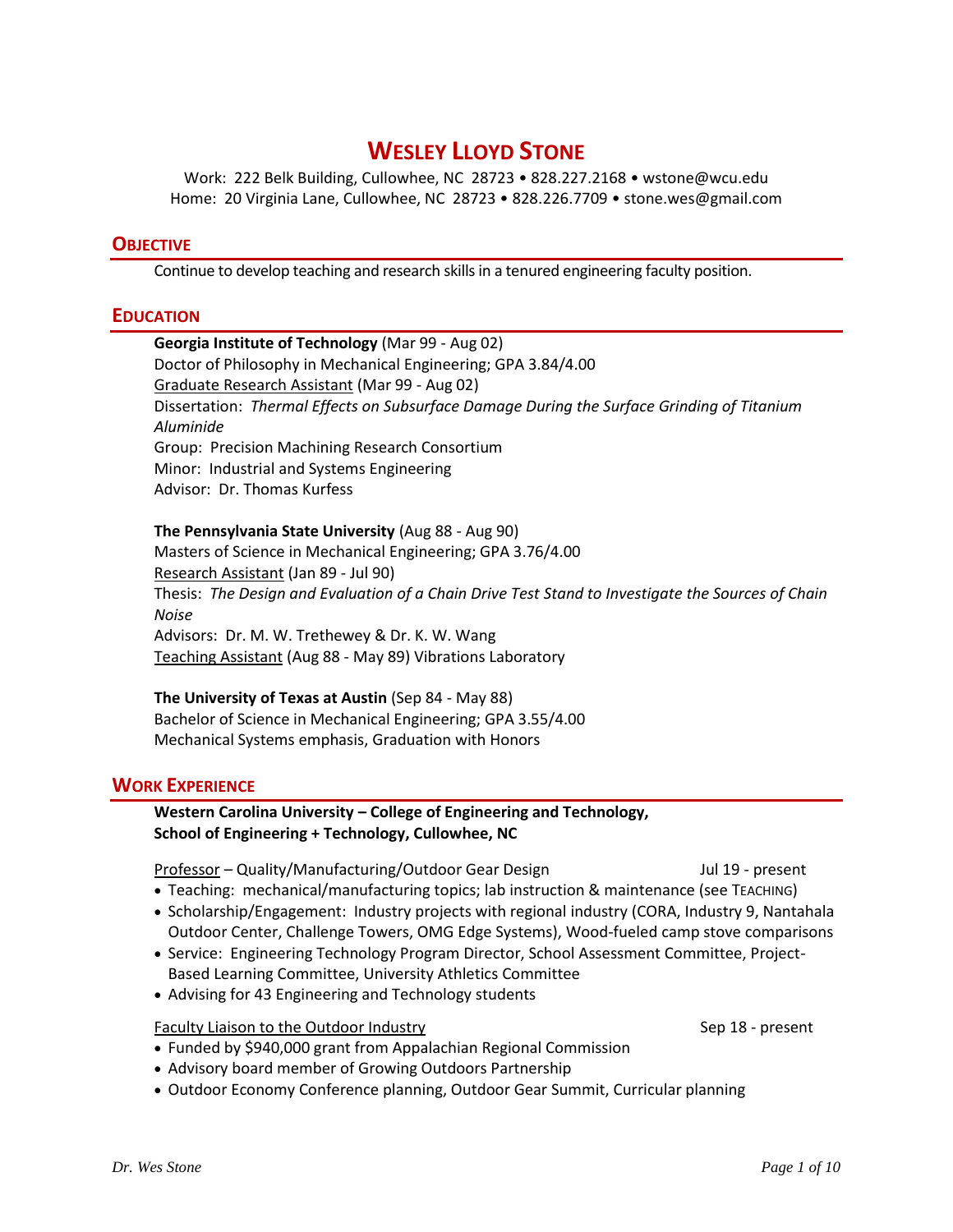Program Director – Engineering Technology **Aug 12 - present** Aug 12 - present

- Curriculum Development and Maintenance, Schedule Development
- Open Houses, Lab Tours, Student Athlete Recruitment

Associate Professor – Quality/Manufacturing/Outdoor Gear Design Aug 09 - Jul 19

- Teaching: mechanical/manufacturing topics; lab instruction & maintenance (see TEACHING)
- Scholarship/Engagement: Industry projects with regional industry (CORA, Advanced Superabrasives, Eaton, TUTCO-Farnam, BorgWarner, HomTex, Stanley Furniture, Moog, Meritor, Edmonds Consulting, FLS Energy, Curtiss Wright Controls, General Electric - Gas Turbines)
- Service: Chancellor Search Committee, LEAD Conference Steering Committee (Outdoor Economy), QEP/DegreePlus, 2020 Strategic Plan Committee, version 2.0, Athletics Committee (chair), 2020 Commission, Provost Search Committee, Kimmel School Dean Search Committee, Faculty Senate, Collegial Review Council, Academic Integrity Panel, ABET preparation, faculty search committees, E&T Dept. scholarship contact, Board of Governors Excellence in Teaching committee, faculty advisor to Epsilon Tau Pi (Eagle Scout service organization), Microgrants committee (chair), Committee to Institutionalize Undergraduate Research and Creative Scholarship (CIURCS)
- Advising for 28 to 84 Engineering and Technology students

Interim Department Head – Engineering & Technology Jul 14 - Jun 15

- Supervised 15 faculty and 3 staff in a department of approximately 550 undergraduate and graduate students
- Presided over department offering 1 graduate and 4 undergraduate programs Master of Science in Technology, Bachelors of Science in Electrical Engineering, Electrical and Computer Engineering Technology, Engineering (Mechanical Engineering Concentration), and Engineering **Technology**
- Managed programs on site in Cullowhee and at the Biltmore Park (Asheville) instructional site
- Recruited students on a regular basis through travel across North Carolina, on-campus open houses, high school student tours, and individual consultations
- Oversaw ABET reaccreditation for ECET and ET programs (George DeSain, lead consultant)

#### Assistant Professor – Quality/Manufacturing/Solid Mechanics Aug 04 - Aug 09

- Teaching: mechanical-oriented topics; lab instruction & maintenance (see TEACHING)
- Engagement: Industry projects with regional industry (Team Industries, ConMet, Liberty Wood Products, Haldex Hydraulics, Great Smoky Mountains Railroad, MARC Industries)
- Service: Academic Appeals Committee member, ABET preparation, faculty search committees, Kimmel School safety committee chair, Board of Governors Excellence in Teaching committee, SAI-CoursEval task force, faculty advisor to Epsilon Tau Pi (Eagle Scout service organization), Microgrants committee, Committee to Institutionalize Undergraduate Research and Creative Scholarship
- Academic Advising for 32 to 45 Engineering and Technology students

### **Valparaiso University - Department of Mechanical Engineering, Valparaiso, IN**

Assistant Professor – Manufacturing/Solid Mechanics and Aug 02 – Jun 04

- Teaching: topics in manufacturing/solid mechanics; lab instruction/ maintenance (see TEACHING)
- Research: workpiece temperatures during machining (see RESEARCH)
- Service: ABET preparation, faculty search committee, recruitment committee
- Academic Advising for 40 ME students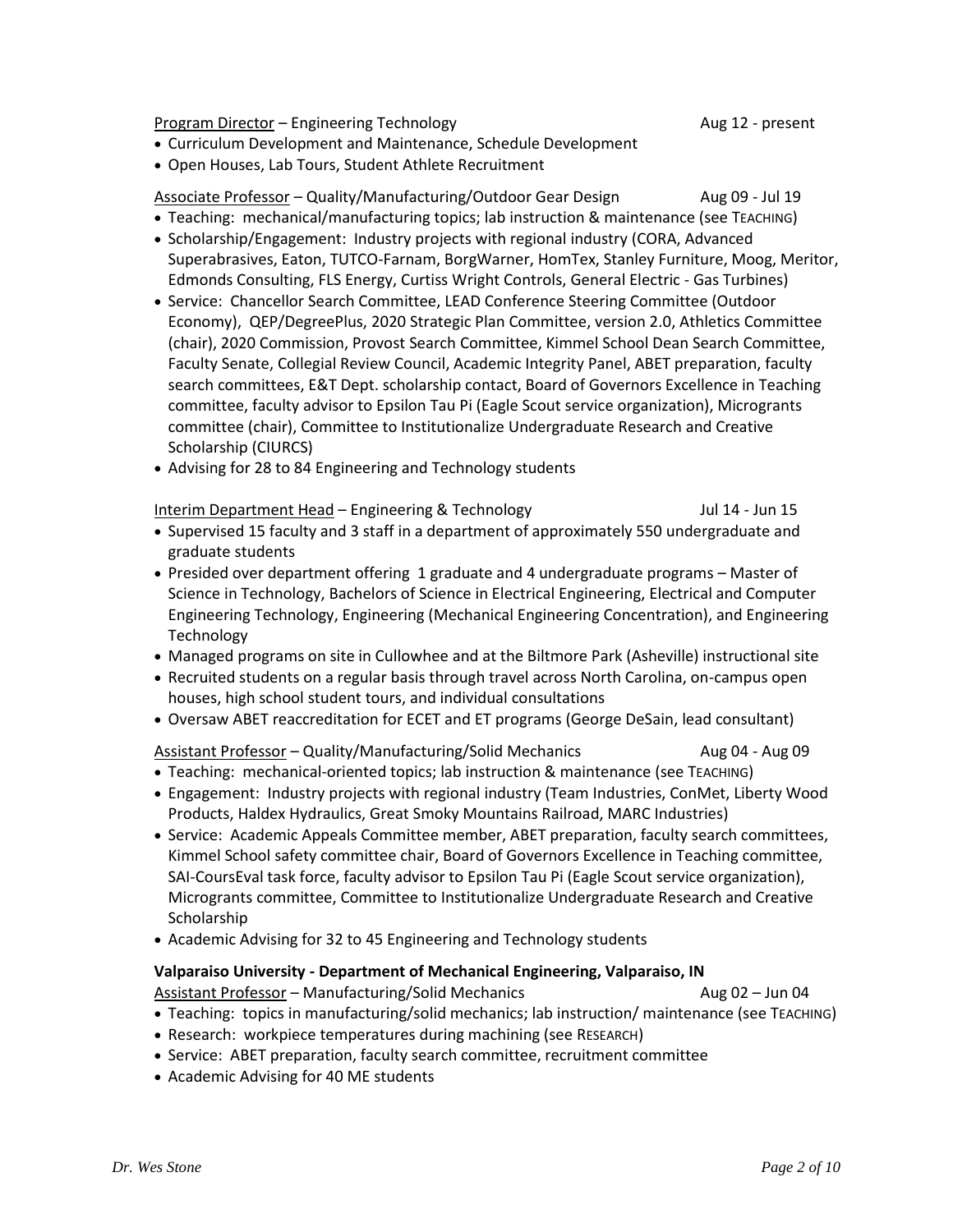# **Georgia Institute of Technology - Dept. of Mechanical Engineering, Atlanta, GA**

## Graduate Research Assistant – Precision Machining Research Consortium Mar 99 - Aug 02

- Analytical, numerical, & experimental approach to analyze subsurface damage in grinding titanium aluminide
- CAD/CAM, CNC programming; multi-machine exposure (VMC, surface grinder, wire EDM)
- High-temperature material property analysis at Oak Ridge National Lab

## **General Electric - Gas Turbines, Greenville, SC**

Black Belt (certified) – Airfoils/Rotors Center of Excellence Nov 96 - Mar 99

- Six Sigma Training & Projects Measure-Analyze-Improve-Control methodology, SPC
- Quality Data Collection plant-wide team conversion to on-line system of data recording
- Train operators & support personnel in use of Six Sigma statistical & quality tools

## Cell Engineer/Team Leader – Buckets Cell Nov 94 - Nov 96

- Process exposure: Grinding, Casting, CMMs, Milling, Wire EDM, NDT
- Supervised 25 hourly, Team Development for 75 hourly employees across 3 shifts
- DFT (Demand Flow Technology) implemented to reduce cycle & inventory
- Howmet 1-week casting school (Hampton, VA)
- CMM 1-week training course, DEA (Charlotte, NC)

|  |  |  | • ISO 9001 - facilitated certification as Final Assembly point person |  |  |  |  |
|--|--|--|-----------------------------------------------------------------------|--|--|--|--|
|  |  |  |                                                                       |  |  |  |  |

- Supplier Integration to manage small hardware; JIT, point-of-use delivery
- Facilitated Continuous Improvement Team to drive Cycle Reductions & Team Building

## **General Electric - Aircraft Engines, Evendale, OH (Manufacturing Management Program)**

| Process Engineer/Supervisor - Front Casings Machining | Jan 92 - Aug 92 |
|-------------------------------------------------------|-----------------|
| Process Engineer/Quality – Large Engine Assembly      | Aug 91 - Jan 92 |

Process Flow Engineer – Final Assembly Aug 92 - Oct 94

# **General Electric - Aerospace, Burlington, VT (Manufacturing Management Program)**

| Supervisor/Facilitator - Tool Crib & Stockroom | Feb 91 - Aug 91 |
|------------------------------------------------|-----------------|
| Material Planner – Electrical Components       | Aug 90 - Feb 91 |

# **Microelectronics & Computer Technology Corporation (MCC), Austin, TX**

Electromechanical Designer – Packaging Group, CAD responsibilities May 88 - Aug 88

# **RESEARCH EXPERIENCE**

Outdoor Gear Design

- Applied research: work with grad student to assess current state-of-the-art in trekking poles and wood-fired camping stoves
- Develop new design to improve a key feature in trekking poles

### Coordinate Measuring Machines

- Research performed at Western Carolina University's Center for Rapid Product Realization
- Applied research: develop techniques to measure complicated geometries for hydraulic pumps
- Results enabled Haldex Hydraulics (Statesville, NC) to verify progress toward Six Sigma quality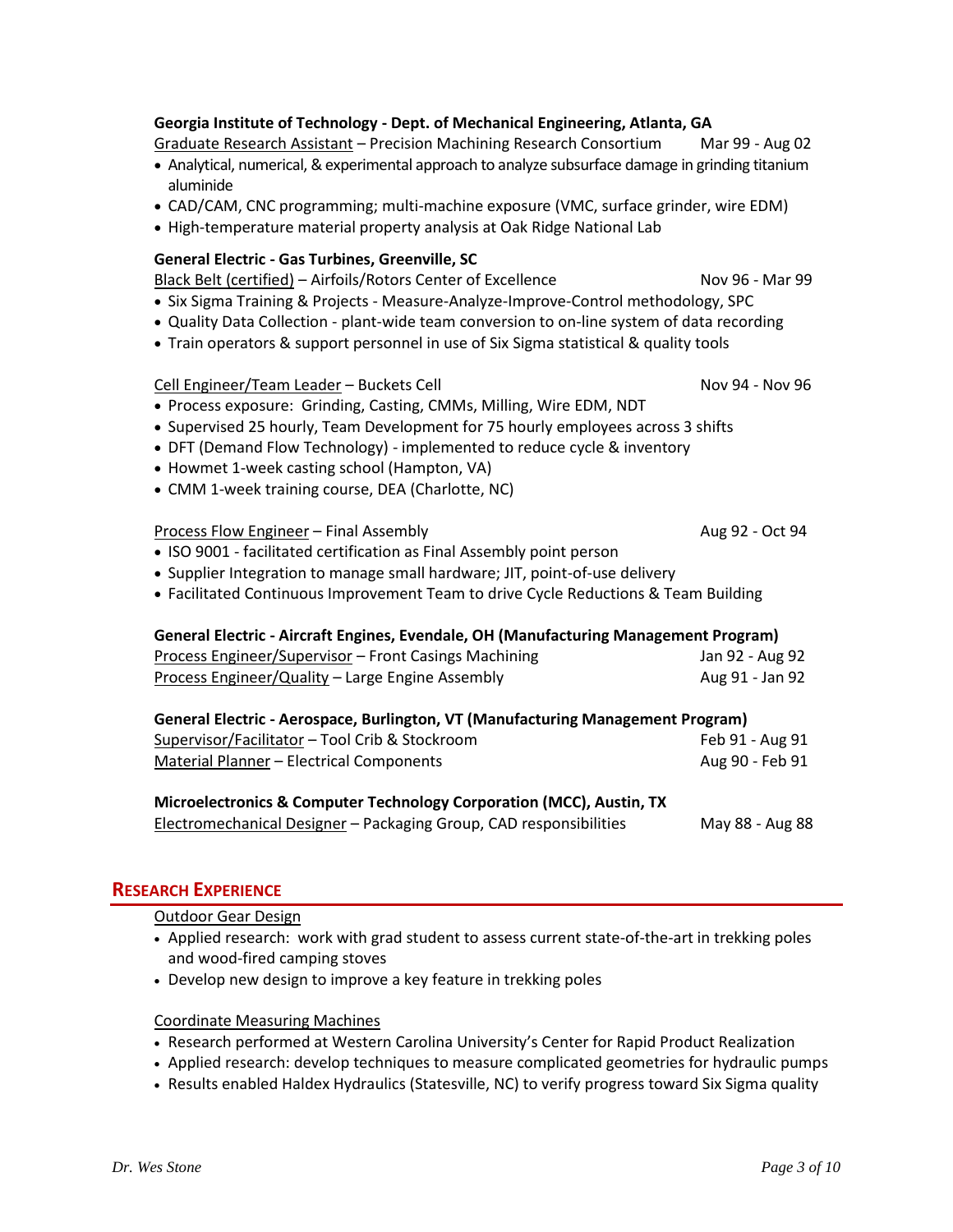Laser Micro-Machining

- Research performed at Western Carolina University on the Oxford Laser Micro-Machining Center
- Experimental investigations into the quality of data matrices and the volume of material removed
- DOEs (design of experiments) to investigate the factors that most affect the quality of 1-mm x 1 mm data matrices and the amount of material removed during laser machining
- Laser micro-machining of piezoelectric materials

### Surface Grinding Titanium Aluminide

- Research performed at Georgia Tech's Precision Machining Research Consortium NSF funding
- Theoretical, numerical, & experimental approach to investigate thermal effects on subsurface plastic deformation during the surface grinding of titanium aluminide (TiAl)
- Force-control grinding with thermocouples instrumented to monitor internal workpiece temperatures

### Material Property Characterization of TiAl

- Research performed at Oak Ridge National Laboratory, Oak Ridge, TN through the Users Program
- High-temperature material property determination for TiAl alloy establishing the following properties as a function of temperature from ambient conditions to 800°C: elastic modulus, Poisson's ratio, thermal diffusivity, thermal expansion, specific heat, Vicker's hardness

### 3D CNC Milling of Airfoil

- Research performed at Georgia Tech's Precision Machining Research Consortium GE funding
- 3-dimensional CNC milling of gas turbine airfoil
- Fixture design, CAD/CAM, tooling, on-machine probing

#### Noise Control in Roller Chains

- Research performed at Penn State GM funding
- Design & construction of test stand with multiple sensors to evaluate roller chain noise
- Dynamic strain gage & accelerometer signals extracted from sprocket rotating at speeds up to 3000 rpm via slip ring

## **TEACHING EXPERIENCE & DEVELOPMENT**

- Full, Associate, and Assistant Professor Western Carolina University:
	- Summer 2020 Online Course Development Institute
	- Spring 2020 Engineering Practices and Principles III (project-based), Engineering Analysis (lecture), academic advising
	- Fall 2019 Engineering Practices and Principles III (project-based), mentor to 4 capstone teams, academic advising
	- Spring 2019 Engineering Practices and Principles III (project-based), Engineering Analysis (lecture), academic advising
	- Fall 2018 Quality Systems (lecture), Engineering Practices and Principles III (project-based), academic advising
	- Spring 2018 Engineering Practices and Principles III (2 sections, project-based), academic advising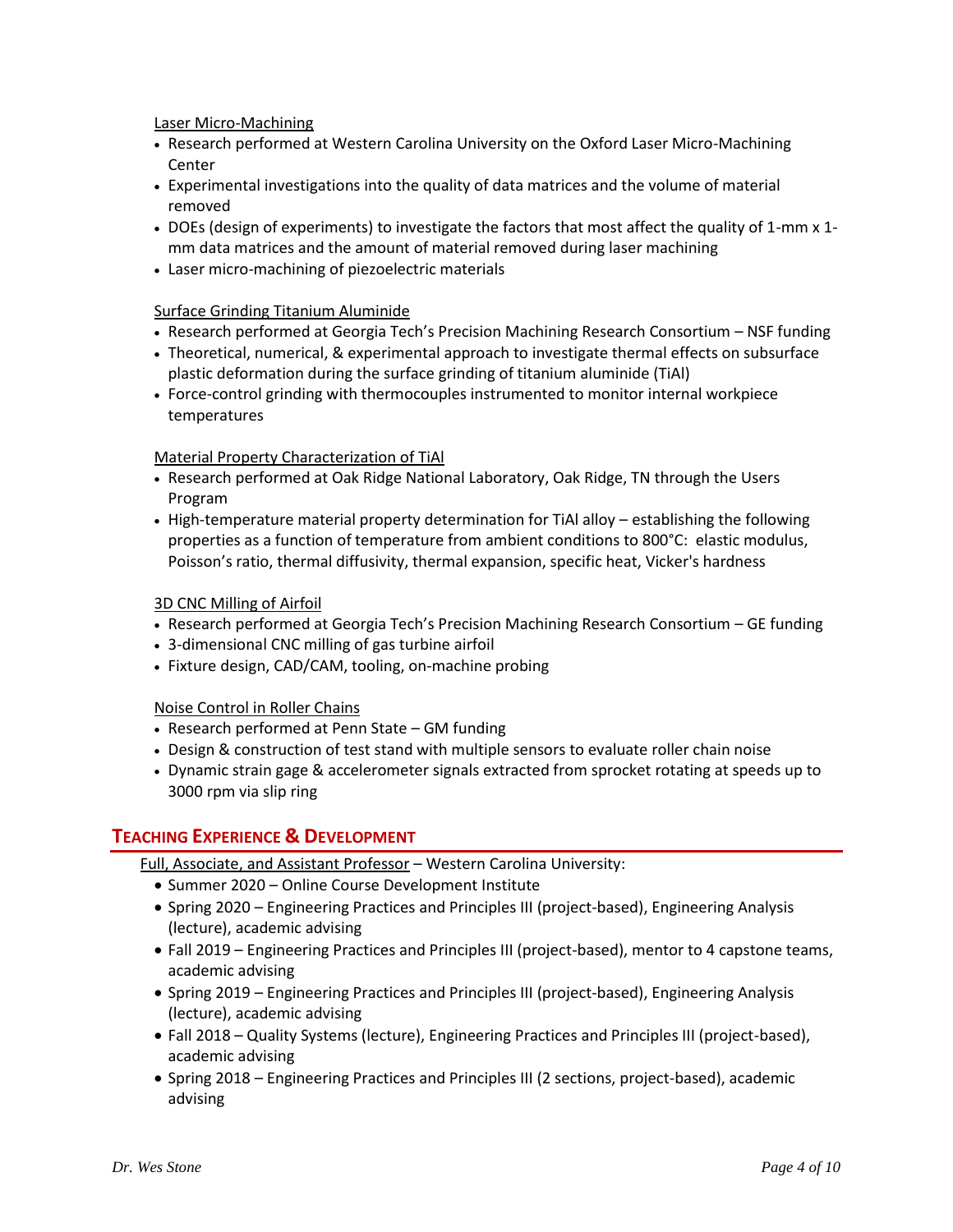- Fall 2017 Quality Systems (lecture), Engineering Practices and Principles III (project-based), academic advising
- Spring 2017 Lean Six Sigma (lecture), Engineering Practices and Principles III (2 sections, project-based), academic advising
- Fall 2016 Quality Systems (lecture), Engineering Economic Analysis (lecture), Engineering Practices and Principles III (project-based), academic advising
- Spring 2016 Lean Six Sigma (lecture), Engineering Analysis (lecture), Engineering Statics (lecture), academic advising
- Fall 2015 Quality Systems (lecture), Engineering Economic Analysis (lecture), Engineering Graphics (lecture/lab), academic advising
- Spring 2015 Lean Six Sigma (lecture), academic advising *(Interim Dept. Head)*
- Fall 2014 Quality Systems (lecture), academic advising *(Interim Dept. Head)*
- Spring 2014 Lean Six Sigma (lecture), Engineering Analysis (lecture), Engineering Practices and Principles III (project-based), academic advising
- Fall 2013 Quality Systems (lecture), Engineering Economic Analysis (lecture), academic advising, program director release time
- Spring 2013 Special Topics: Lean Six Sigma (lecture), Engineering Analysis (lecture), graduatelevel Quality Assurance (lecture), academic advising
- Fall 2012 Quality Systems (lecture), Engineering Economic Analysis (lecture), graduate-level Research & Analysis (lecture), academic advising
- Spring 2012 Special Topics: Lean Six Sigma (lecture), Engineering Analysis (lecture), Engineering Statics (lecture), academic advising
- Fall 2011 Quality Systems (lecture), Engineering Economic Analysis (lecture), Power Transmission Systems (lecture/lab), academic advising
- Spring 2011 Engineering Analysis (lecture), graduate-level Applied Research Methods & Experimental Design (lecture), Quality Systems (lecture, distance program), academic advising
- Fall 2010 Quality Systems (lecture), Engineering Economic Analysis (lecture), Power Transmission Systems (lecture, distance program), academic advising
- Spring 2010 Engineering Analysis (lecture), graduate-level Quality Assurance (lecture), How Things Work (lecture/lab), academic advising
- Fall 2009 Quality Systems (lecture), Engineering Economic Analysis (lecture), How Things Work (lecture/lab), academic advising
- Summer 2009 Engineering Analysis (lecture)
- Spring 2009 Engineering Analysis (lecture), Statics & Strength of Materials (lecture), Engineering Economic Analysis (lecture, distance program), academic advising
- Fall 2008 Advanced Quality Systems (lecture), Quality Systems (lecture), Quality Systems (lecture, distance program), academic advising
- Spring 2008 Engineering Analysis (lecture), Integrated Systems Project (lecture/lab), graduatelevel Quality Assurance (lecture), academic advising
- Fall 2007 Statics & Strength of Materials (lecture), Quality Systems (lecture), academic advising
- Spring 2007 Engineering Analysis (lecture), Integrated Systems Project (lecture/lab), graduatelevel Quality Assurance (lecture), academic advising
- Fall 2006 Statics & Strength of Materials (lecture), Engineering Analysis (lecture), Quality Systems (lecture), academic advising
- Spring 2006 Statics & Strength of Materials (lecture), Engineering Analysis (lecture), Integrated Systems Project (lecture/lab), academic advising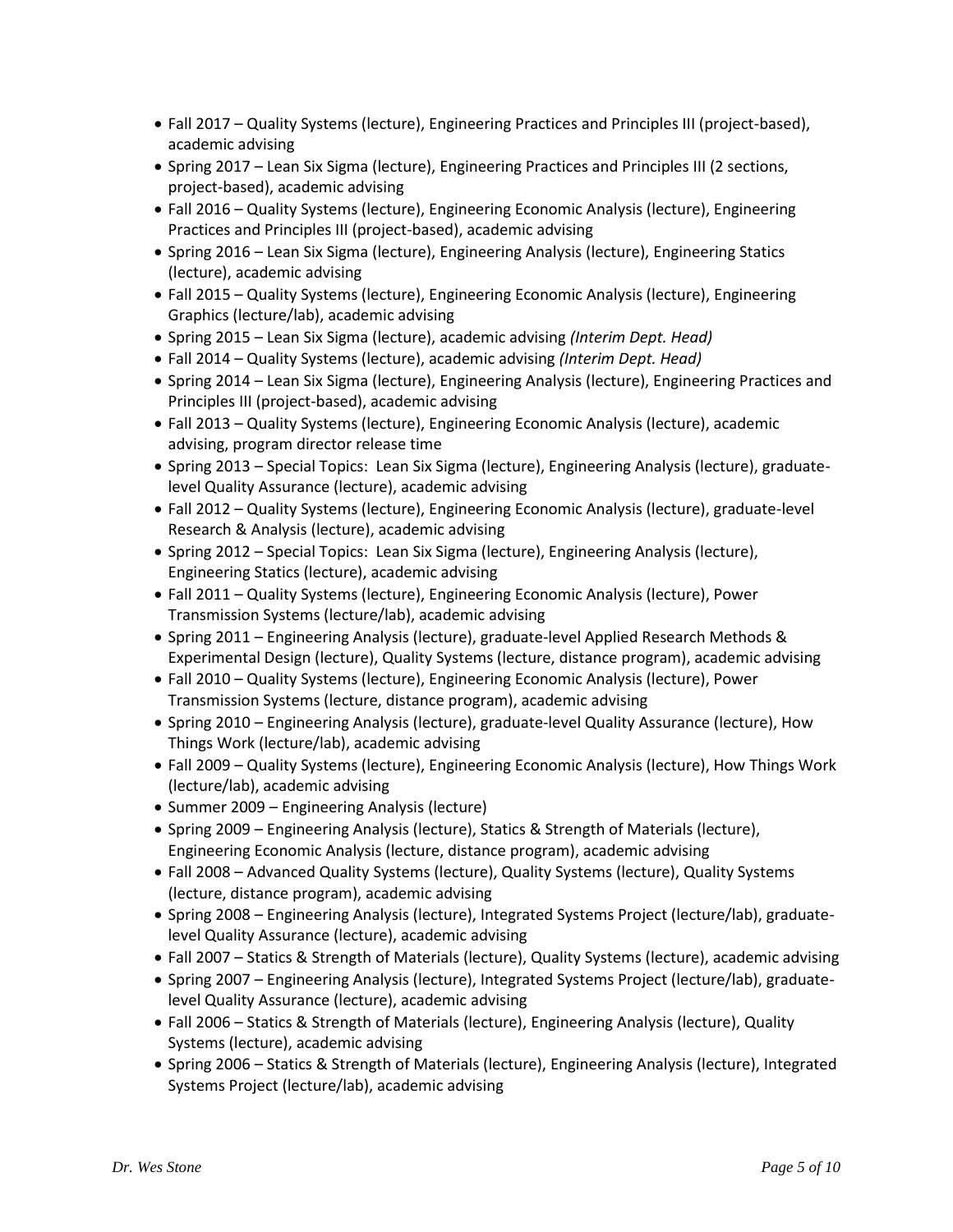- Fall 2005 Fluid Power (lecture), Statics & Strength of Materials (lecture), graduate-level Quality Assurance (lecture), academic advising
- Spring 2005 Statics & Strength of Materials (lecture), Reverse Engineering (lecture & lab), Engineering Analysis (lecture), academic advising
- Fall 2004 Fluid Power (lecture), Freshman Seminar–Technology Systems (lecture), graduatelevel Directed Projects, academic advising

Assistant Professor – Valparaiso University:

- Spring 2004 Machine Design II (lecture & lab), Materials Science (lecture & lab), Senior Design, academic advising
- Fall 2003 Mechanics of Materials (lecture), Manufacturing Processes (lab), Manufacturing System Design (lecture), Senior Design (instruction & advising), academic advising
- Summer 2003 Valparaiso University new faculty workshop on vocation at Cambridge University (May 03); NSF Project Catalyst Workshop on engineering education at Bucknell University (July 03); Dale Kempf curriculum development award to restructure capstone Senior Design course
- Spring 2003 Machine Design II (lecture & lab), Materials Science (lecture & lab), Senior Design (advising), academic advising
- Fall 2002 Mechanics of Materials (lecture), Manufacturing Processes (lab), Machine Design I (lecture), Senior Design (advising), Exploring Engineering (freshman intro course, lab), academic advising

Guest Lecturer – Georgia Tech, guest lectures on grinding and non-traditional processes; Summer 2001; Course: Manufacturing Processes and Engineering; Instructor: Dr. Cheng Zhang

Teaching Practicum - Georgia Tech, 1-semester program to develop teaching skills in Ph.D. students; Fall 2000; Course: System Dynamics and Controls; prepare & deliver lectures, design & grade homework & exams, hold office hours; Advisor: Dr. William Singhose

Teaching Assistant – Penn State; Fall 88 – Spring 89; Course: Vibrations Lab; prepare & deliver all lectures, monitor experiments, grade reports, determine final grades; Advisor: Dr. Martin W. Trethewey

General Electric - Various roles as facilitator/instructor, teaching subjects such as Six Sigma, Demand Flow Technology, and Continuous Improvement to groups of hourly & salaried employees on all 3 shifts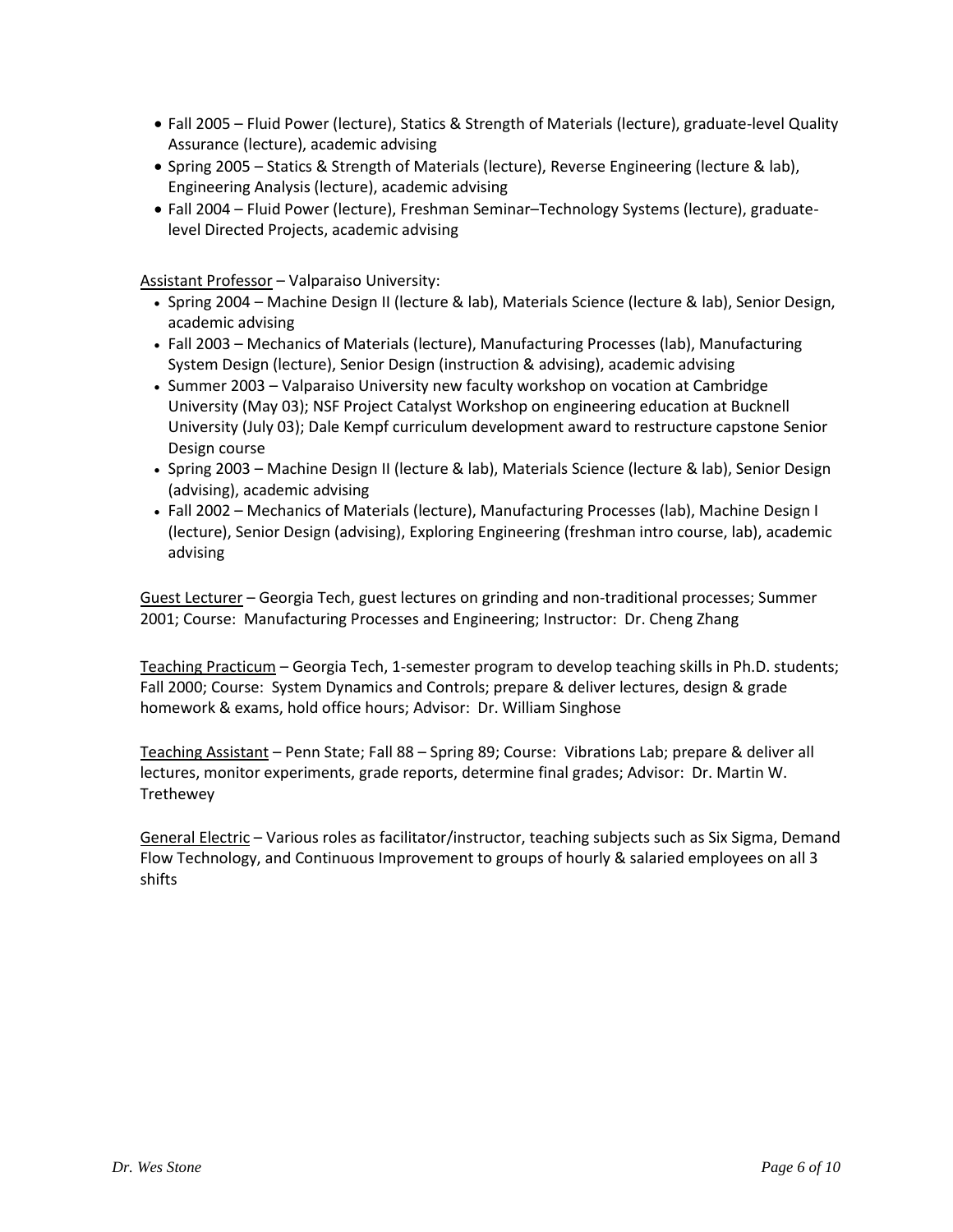## **PUBLICATIONS, GRANTS, & PRESENTATIONS**

Coburn, A. and Stone, W. (2020). Planning for an Outdoor Recreation Economy Initiative at Western Carolina University. *Appalachian Regional Commission (ARC) Grant Proposal*. Submitted April 2020. (\$100,000) (proposal not funded).

Yanik, P. M., Ferguson, C., Stone, W., and Cagle, W. (2020). FLiTE: Fostering Leaders in Technology Entrepreneurship. *NSF Scholarships in Science, Technology, Engineering, and Mathematics Grant*. Submitted April 2020. (\$986,521) (proposal under review).

Endara, J., Stone, W., Sezer, H. (2019). Performance Characterization of Biomass-Fueled Camp Stoves. *11th U. S. National Combustion Meeting, Organized by the Western States Section of The Combustion Institute* (peer-reviewed paper).

Stone, W. L., Pierce, R. S., Kaul, S. (2019). Assessing the Effectiveness of a Large, Open-Ended Design Project in a Junior-Level Engineering Technology Course. *Proceedings of the 2019 American Society for Engineering Education Annual Conference & Exposition* (peer-reviewed paper).

Salido, A., Stone, W., and Coburn, A. (2018). Growing Outdoors: A regional approach to expanding WNC outdoor industry jobs and businesses. *ARC POWER (Appalachian Regional Commission, Partnerships for Opportunity and Workforce and Economic Revitalization) Grant*. Submitted May 2018. (\$1,727,000 total budget, WCU's portion \$85,887) (awarded).

Yanik, P. M., Ferguson, C., Stone, W., Ha, O., and Cagle, W. (2018). FLiTE: Fostering Leaders in Technology Entrepreneurship. *NSF Scholarships in Science, Technology, Engineering, and Mathematics Grant*. Submitted March 2018. (\$996,212) (not awarded, resubmitted).

Stone, W. L., Pierce, R. S., Kaul, S. (2018). Promoting Innovation in a Junior-Level, Multidisciplinary, Electro-Mechanical Design Course. *Proceedings of the 2018 American Society for Engineering Education Annual Conference & Exposition* (peer-reviewed paper).

Kaul, S., Yang, W., Pierce, R. S., Stone, W. L. (2017). Impact of Class Size on Student Perception of Learning and Learning Outcomes in Project-based Learning. *Proceedings of the 2017 American Society for Engineering Education Annual Conference & Exposition* (peer-reviewed paper).

Pierce, R. S., Stone, W. L., Kaul, S. (2017). Integration of Engineering Theory and Practice in a Junior-Level Machine Design Course. *Proceedings of the 2017 American Society for Engineering Education Annual Conference & Exposition* (peer-reviewed paper).

Stone, W. L., Jack, H. (2017). Project Based Learning Integrating Engineering Technology and Engineering. *Proceedings of the 2017 American Society for Engineering Education Annual Conference & Exposition* (peer-reviewed paper).

Stone, W., et al (2016). Fostering Tomorrow's Advanced Manufacturing Engineers: A University, Community Colleges, and Industry Collaborative Initiative, Golden Leaf Foundation, Grant #2014-46 (\$500,000), Awarded 12/5/2013, End date 5/31/2016.

Yan, Y., Yanik, P. M., Kaul, S., Ferguson, C. W., Adams, R. D., Stone, W. L., Jack, H., Ray, J. L. (2016). The Challenges and Lessons Learned in Establishing a Travel Course. *Proceedings of the 2016 American Society for Engineering Education Annual Conference & Exposition* (peer-reviewed paper).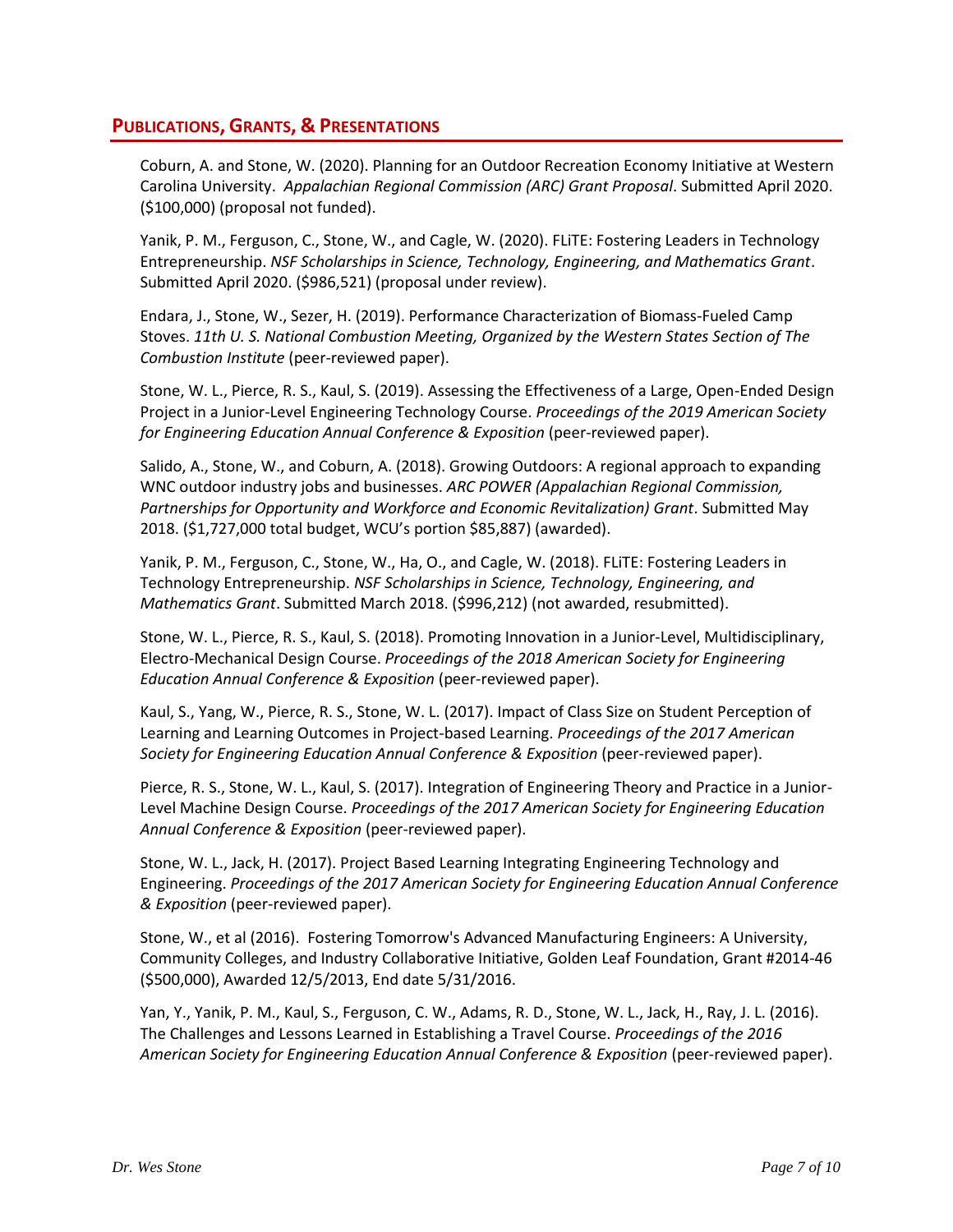Stone, W., & June, M. S. (2016). Establishing a Six Sigma Green Belt Certification for Undergraduate Engineering Technology Students. *Proceedings of the 2016 American Society for Engineering Education Annual Conference & Exposition* (poster presentation, peer-reviewed).

Kaul, S., & Stone, W. (2015). Learning Outcomes of a Junior-Level Project-Based Learning (PBL) Course: Preparation for Capstone. *Proceedings of the 2015 American Society for Engineering Education Annual Conference & Exposition* (peer-reviewed paper).

Stone, W., & Chang, G. (2013). An Evolving Capstone Course used in ABET Assessment. *Proceedings of the 2013 American Society for Engineering Education Annual Conference & Exposition* (peerreviewed paper).

Chang, G., & Stone, W. (2013). An Effective Learning Approach for Industrial Robot Programming. P*roceedings of the 2013 American Society for Engineering Education Annual Conference & Exposition*  (peer-reviewed paper).

Stone, W., & Ferguson, C. (2012). Tracking Capstone Course Performance in a Database that is used to Track Accreditation Documentation. *Proceedings of the 2012 American Society for Engineering Education Annual Conference & Exposition* (peer-reviewed paper).

Yang, W., & Stone, W. (2011-2012), grant entitled *Micro-Plasma Turbulence Velocimetry (uPTV)*, DoD STTR Phase I, \$80,000 total funding, subcontract to WCU \$32,880.

Stone, W. (2011). Using Undergraduate Research as a Recruiting Tool for Graduate Study. *Proceedings of the 2011 American Society for Engineering Education Annual Conference & Exposition* (peer-reviewed paper).

Zhang, J., Adams, R., Yang, W., & Stone, W. (2009). SPIRIT: Scholarship Program Initiative via Recruitment, Innovation, Transformation, *submitted to the National Science Foundation's S-STEM solicitation (NSF 09-567),* proposal not funded.

Stone, W., & Graham, J. (2009). A Laser Micro-Machining DOE to Investigate Material Removal Volumes. *Proceedings of the 2009 American Society for Engineering Education Annual Conference & Exposition* (peer-reviewed paper).

Sanger, P., Ferguson, C., & Stone, W. (2009). Integrating Project Management, Product Development and Senior Capstone into a Course Sequence that Creates New Products and Patents for Students. *Proceedings of the 2009 American Society for Engineering Education Annual Conference & Exposition*  (peer-reviewed paper).

McDaniel, W., Ball, A., Ferguson, C., Bumgarner, R., & Stone, W. (2009). Integrating Rapid Product Development Methods in Engineering Technology. *Proceedings of the American Society for Engineering Education Southeastern Section Annual Conference* (peer-reviewed paper).

Stone, W., Ball, A. & Howell, B. (2008). Integrating LabVIEW® into Engineering Technology Curricula. *Proceedings of the American Society for Engineering Education Southeastern Section Annual Conference* (peer-reviewed paper).

Stone, W., & Smith, L. (2008). Engaging Engineering Technology Students using a Coordinate Measuring Machine. *Proceedings of the 2008 American Society for Engineering Education Annual Conference & Exposition* (peer-reviewed paper).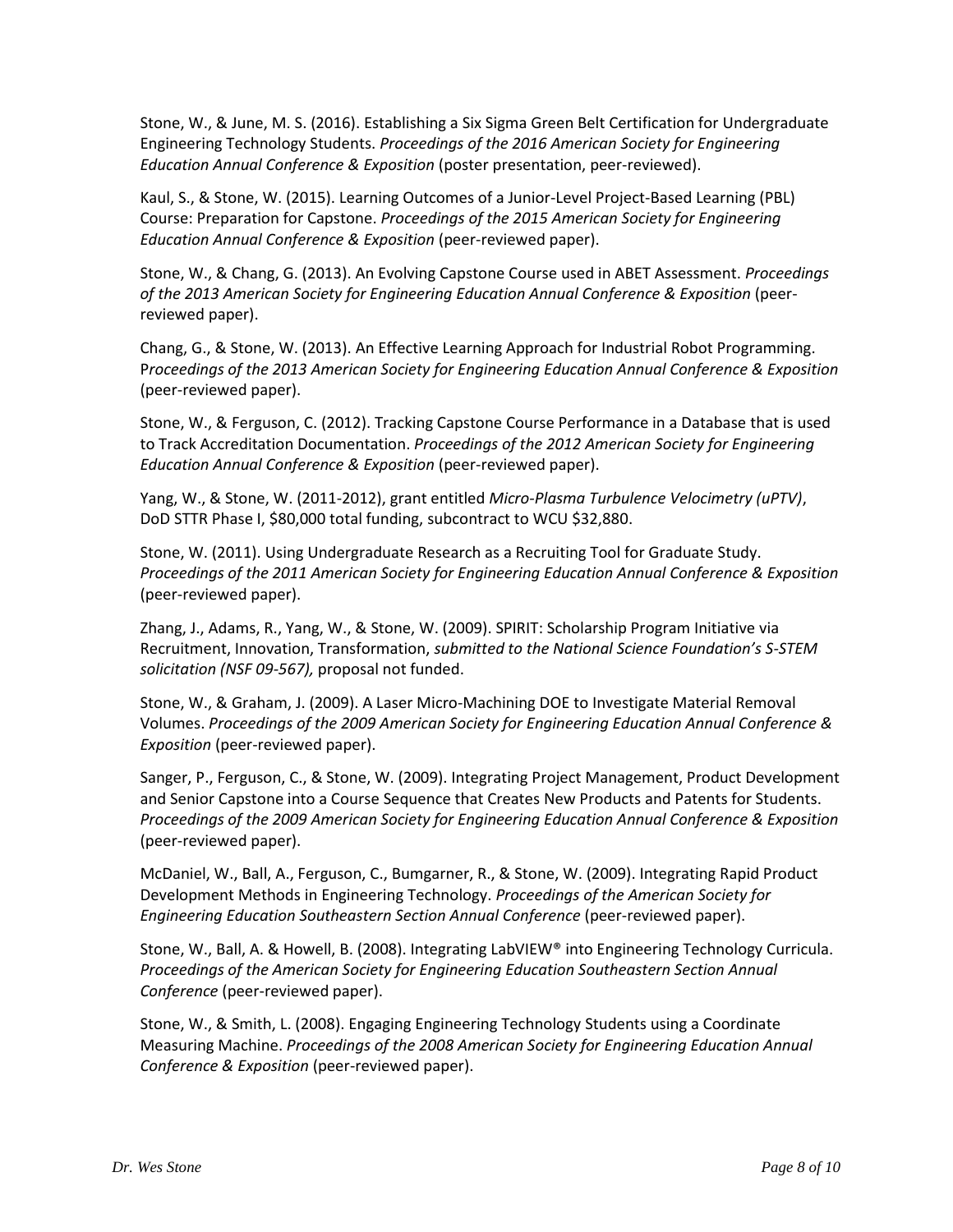Stone, W., & Kurfess, T. R. (2007). Grinding Titanium Aluminide: Subsurface Damage. *International Journal of Manufacturing Technology and Management*, 12 (1/2/3), 200-224 (peer-reviewed journal paper).

Stone, W., & Kuhn, Z. (2007). Integrating Laser Machining Applications into a Quality Course for Engineering Technology Students. *Proceedings of the 2007 American Society for Engineering Education Annual Conference & Exposition* (peer-reviewed paper).

Stone, W. L., Ferguson, C. W., & Ball, A. (2006), Engagement in Industry: Preparing Undergraduate Engineering Technology Students for Graduate Study. *Proceedings of the 2006 American Society for Engineering Education Annual Conference & Exposition* (peer-reviewed paper).

Stone, W. L. (2005). The History of Robotics. In T. R. Kurfess (Ed.), *Robotics and Automation Handbook*. (pp. 1-1 to 1-12). Boca Raton, Florida: CRC Press (chapter in technical handbook, peerreviewed).

Ferguson, C. W., Ball, A., Stone, W. L., & McCrary, P. (2005), Engaging Industry in Graduate Engineering/Technology Education. *Proceedings of the 2005 American Society for Engineering Education Annual Conference & Exposition* (peer-reviewed paper).

Sanger, P. A., Ball, A., Ferguson, C., McDaniel, B., & Stone, W. (2005), Teaming in Engineering Technology Education: Lessons Learned and Experience that Works. *Proceedings of the 2005 American Society for Engineering Education Annual Conference & Exposition* (peer-reviewed paper).

Stone, W., & Kurfess, T. (2004). Grinding Titanium Aluminide: Subsurface Damage. *Grinding and Abrasives Magazine*, 22-26.

Stone, W. L., & Will, J. D. (2004). Optimizing the Structure for a Multidisciplinary Senior Design Experience. *Proceedings of the 2004 American Society for Engineering Education Annual Conference & Exposition* (peer-reviewed paper).

Stone, W. L., & Kurfess, T. R. (2002). Titanium Aluminide – Material Properties as a Function of Temperature. *Proceedings of the Japan - USA Symposium on Flexible Automation*, 1, 533-536 (peerreviewed paper).

Stone, W. L., & Kurfess, T. R. (2002). Titanium Aluminide Thermal Diffusivity, Heat Capacitance, and Coefficient of Thermal Expansion as a Function of Temperature. *Transactions of the North American Research Institute*, 30, 417-421 (peer-reviewed paper).

## **COMPUTER/OTHER SKILLS**

Experience with PCs, Macintosh, Mainframes; FORTRAN, BASIC, Assembly; Databasing, Microsoft Office Suite, MATLAB, SurfCAM, IronCAD, AutoCAD, CNC Programming, ANSYS, LabVIEW; speak, read, write German

## **PROFESSIONAL HONORS, ACTIVITIES, & SOCIETIES**

College of Engineering & Technology's Excellence in Mentoring & Advising Award for 2016-2017 The George Reeser Outstanding Faculty Award for 2015-2016 Kimmel School Distinguished Student Engagement Award for 2013-2014 WCU Chancellor's Distinguished Teaching Award, 2011-2012 WCU Chancellor's Distinguished Teaching Award, 1 of 5 finalists for 2010-2011